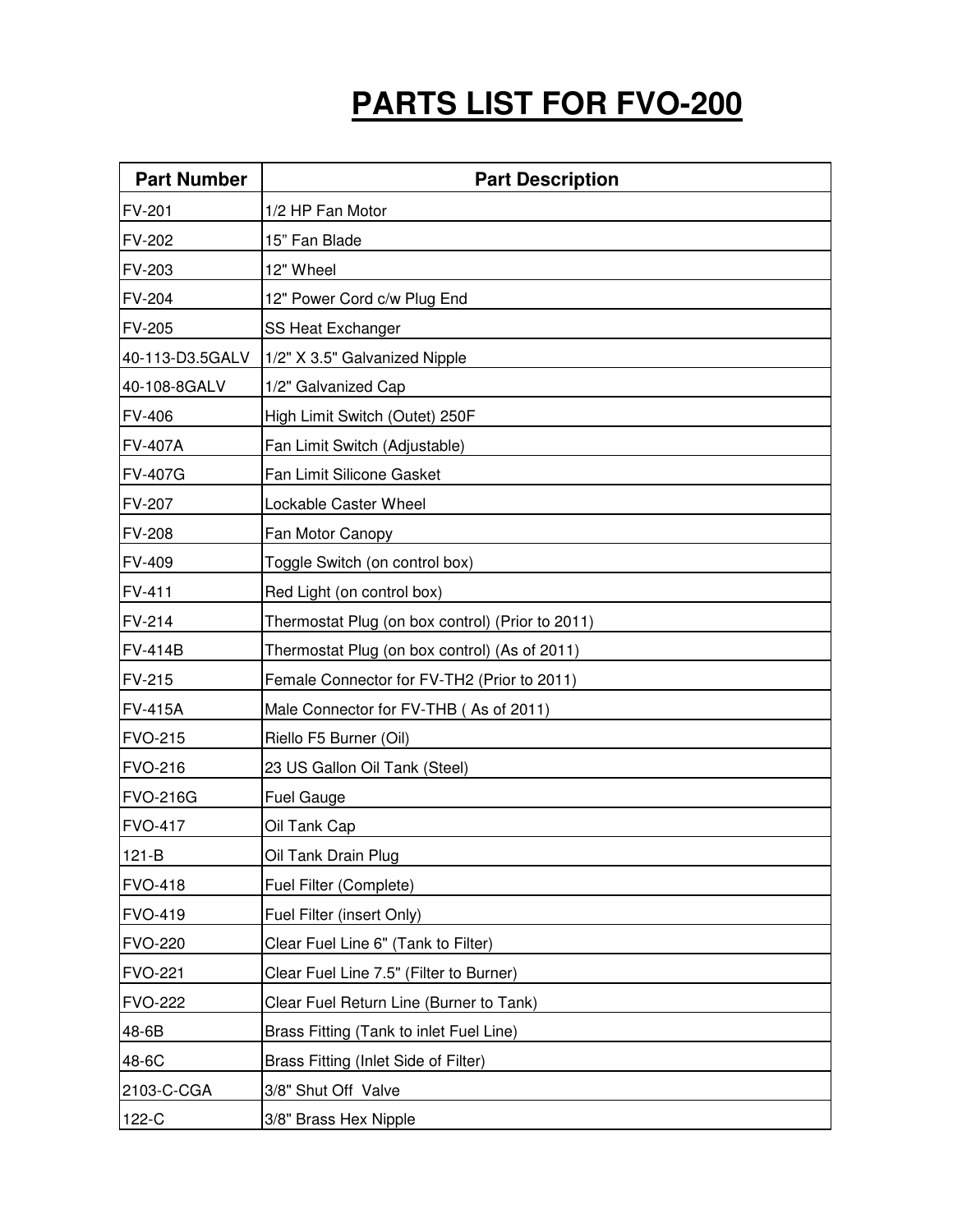| 50-6C           | 3/8" FP X 3/8" MP Brass Elbow                |
|-----------------|----------------------------------------------|
| 49-6C           | 3/8" MP X 3/8" F.FL Brass Elbow              |
| FV-461          | Inlet/Outlet Burner Pump Fitting             |
| <b>FVO-223</b>  | 7" Copper Pick Up Tube c/w Adapter           |
| FV-231          | <b>Burner Gasket</b>                         |
| <b>FV-433</b>   | Feeler Gauge                                 |
| FV-234          | Front Face Plate (1 x 12")                   |
| FV-235          | Oil Burner Nozzle (1.25 x 60W) c/w w7 screen |
| FV-437          | High Limit (Rear) 150F                       |
| FV-240          | Wheel Axle - FV-200 Series                   |
| <b>FV-446</b>   | Sight Glass c/w Fiber Gasket                 |
| FV-447          | Sight Glass Washer                           |
| <b>FV-449SI</b> | Smart Indicator Light                        |
| FVO-3000443     | Pump Drive Key                               |
| FVO-3002278     | Sub Base for F10/F5 Burner                   |
| FVO-3002279     | Coil -F10/F5 Burner                          |
| FVO-3002280     | Photo Cell - F10/F5 Burner                   |
| FVO-3005844     | Capacitor F10/F5 Burner                      |
| FVO-3005855     | Mounting Flange for F10/F5 Burner            |
| FVO-3005869     | Electrode Porcelain                          |
| FVO-3005880     | <b>Electrode Assembly</b>                    |
| FVO-3006553     | Coil U-Bracket c/w Knurled Nut               |
| FVO-3006965     | Nozzle Adapter F10/F5 Burner                 |
| FVO-3006966     | Electrode Support for F10/F5 Burner          |
| FVO-3006974     | Nozzle Oil Tube F5 Burner                    |
| FVO-3006977     | Turbulator Disc for F5 Burner                |
| FVO-3006992     | Pipe Connector - Supply                      |
| FVO-3006993     | Pipe Connector - Return                      |
| FVO-3007320     | Acoustic Liner for Burner Back Cover (F5)    |
| FVO-3008631     | Electrode Assembly                           |
| FVO-C7001010    | <b>Pump Assembly</b>                         |
| FVO-C700-1029   | Ignition Module (Oil Burner)                 |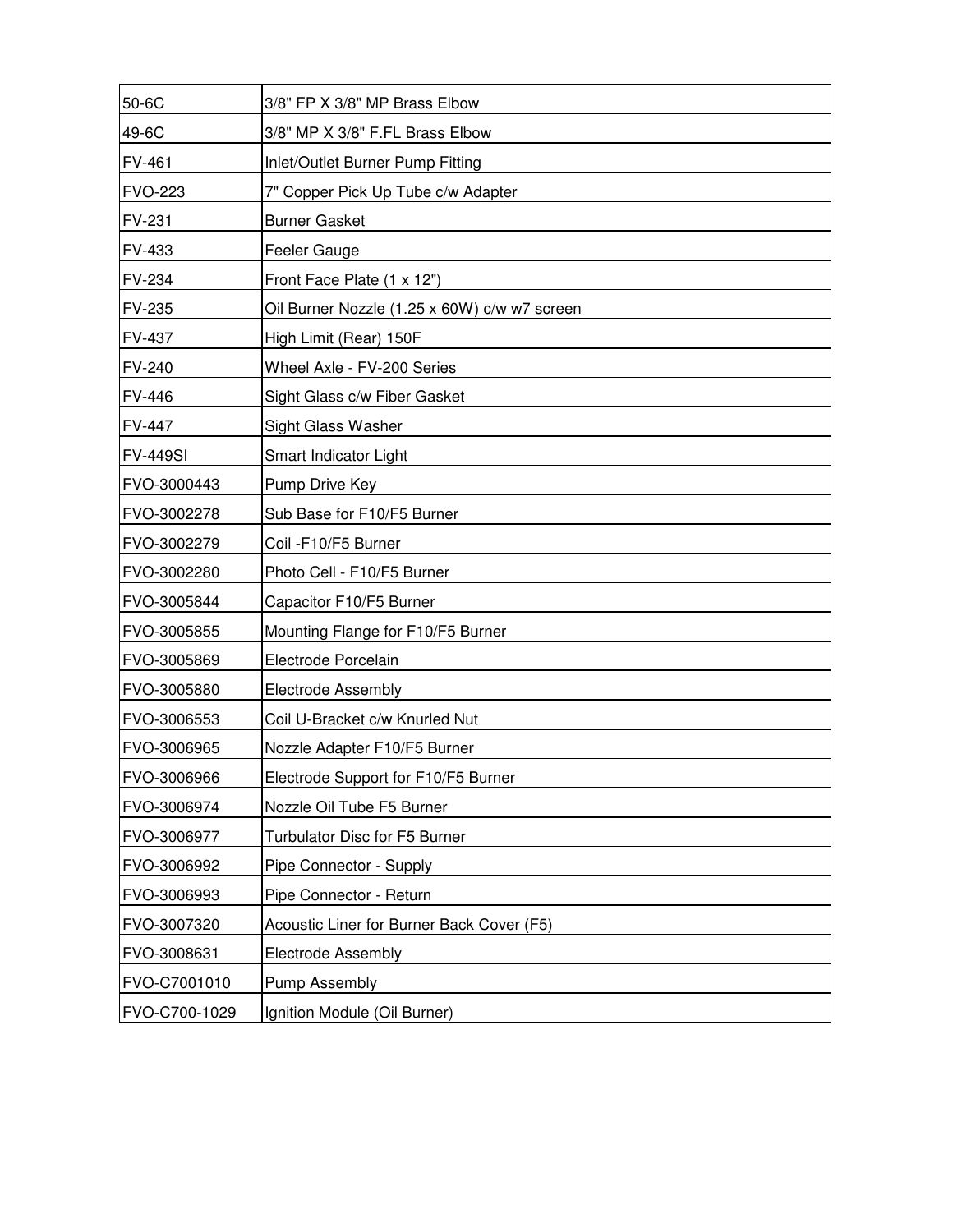|                    | <b>ACCESSORIES</b>                       |
|--------------------|------------------------------------------|
| FV-HD12            | 12" x 12FT HiTex Vinyl Ducting           |
| FV-TH <sub>2</sub> | Thermostat c/w 25FT Cord (Prior to 2011) |
| <b>FV-THB</b>      | Thermostat c/w 25FT Cord (As of 2011)    |
| FVO-C7001203       | Preheater for FVO-200                    |
| FV-VK              | 6" x 3FT C-Vent c/w Rain Cap             |
| FVO-C7001001       | Emergency Service Kit (Oil Burner)       |
| FVO-C7050010       | Vaccum & Pressure Tester Manifold        |
| <b>FV-432</b>      | Pressure Gauge Adapter                   |